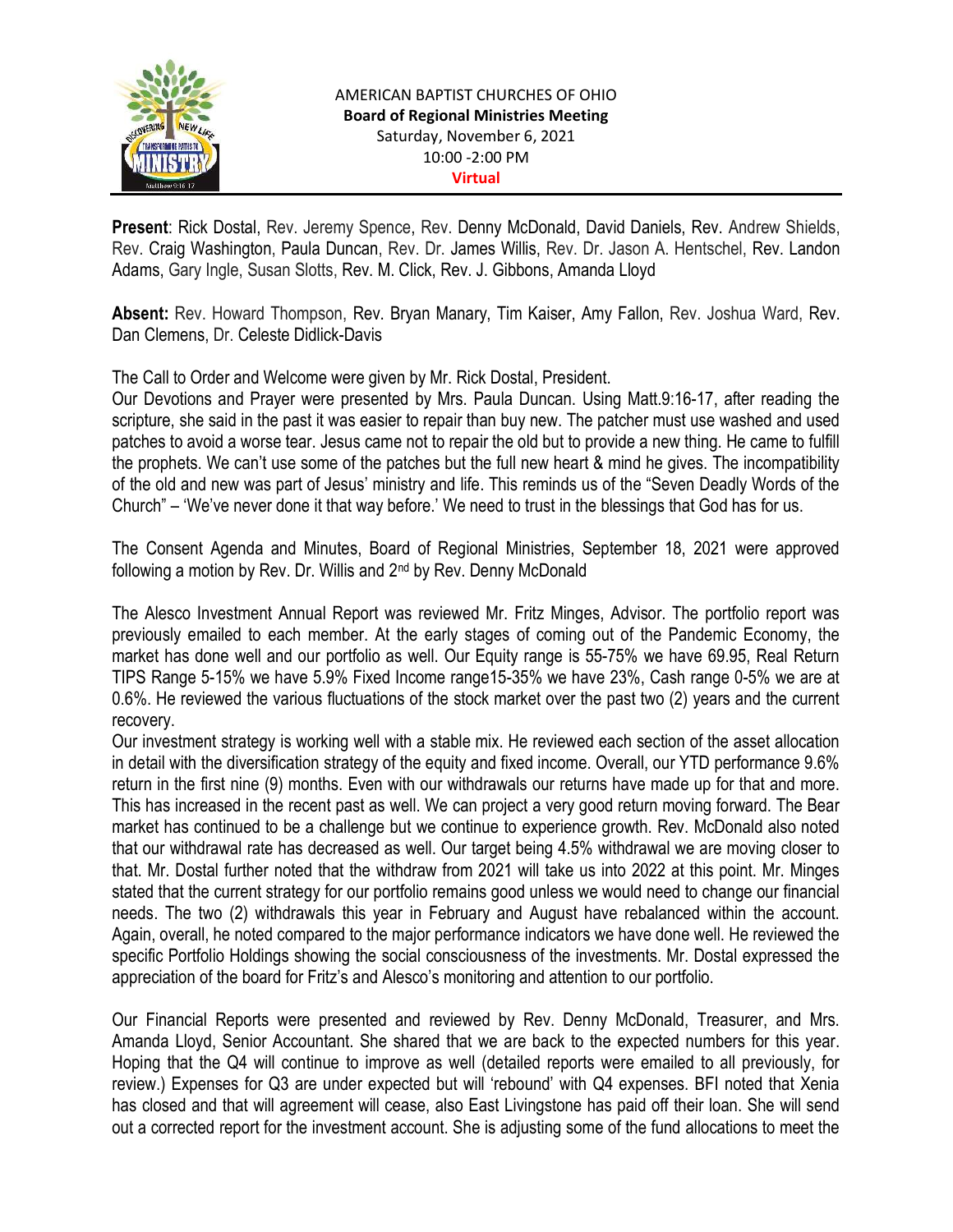recommendation a of the auditors for clarity. This will show in the way the management fees are shown. Rev. Spence expressed appreciation in the tracking and use of the Restricted Funds accounts.

The 2022 Budget was presented for review and approval by Rev. Denny McDonald, Treasurer. He noted an adjustment to address salary increases and other details that the Executive Committee approved. A larger Pass-Through dollar amount was included to better balance the various funds used. Including the Palmer Grant funds. Corrections to the salaries are shown with provisions for increases. There will still be a staff benefits adjustment after January to accommodate adjustments. A Motion to approve the budget and financial report with the noted contingencies was made by Susan Stotts and 2nd by Rev. Andrew Shields. Approved.

# A REFRESHMENT BREAK WAS TAKEN

On return, President Dostal asked to suspend the ABC Ohio Board Meeting and Called to Order the Annual Meeting of the Baptist Foundation, Inc. meeting.

A review was given by of the following:

- Kent Fund Loan(s) Update
	- $\circ$  Shiloh BC, is working on theirs
	- o East Livingston BC-Paid off their loan!
	- $\circ$  Faith BC has not paid anything in several years. Grove City is purchasing part of their property for \$11,000.00. That payment will come directly to BFI for their loan in part of the indebtedness. At this point, they owe as much in interest as in their loan. Our attorney has advised us that his firm represents both Columbus B.A but also us. Currently, this property has been deeded over to the Columbus Baptist Association. Of note, the Kent Fund is 'owned by' the Columbus Baptist Association but is managed by BFI. BFI needs to approve the purchase by Grove City (essentially an affirmation of the plan for the purchase. GC will buy anyway.) David Ball, our Attorney has advised that we take a vote to demonstrate our consent to this. Motion to approve the purchase was voiced by Rev. Spence, and 2<sup>nd</sup> by Rev. Dr. Willis, Sr. Approved. \$960.00 was spent to do the research on the property. He recommends that this cost be paid by the BFI or Kent Fund whichever is appropriate. Mrs. Lloyd will investigate where it is most appropriate.
- Jamestown City of Zion Land Contract They are current in their payments. Rev. Click has communicated with their new pastor and will meet with him to review the land contract and their responsibilities.
- Xenia Property Update is on the market currently. One bid for 50% of the price but have not heard anything further after we offered to drop the price somewhat. Next step is to 'winterize' the building. Rev. Click asked if he should check on this with the current HVAC group. That was agreed. He will also check on an App to monitor the current status of the temperature.

President Dostal then called for adjournment of the BFI meeting Moved by Rev. Dr. Willis, 2<sup>nd</sup> Rev. McDonald. Adjourned.

Mr. Dostal resumed the Region Board Meeting.

Rev. Mark Click, Executive Minister for Administration & Denominational Relations then gave a presentation of three (3) future Executive Staff options that the Executive Committee charged him with creating as initial options for Board considerations. This will be further reviewed and final agreement at the February Retreat.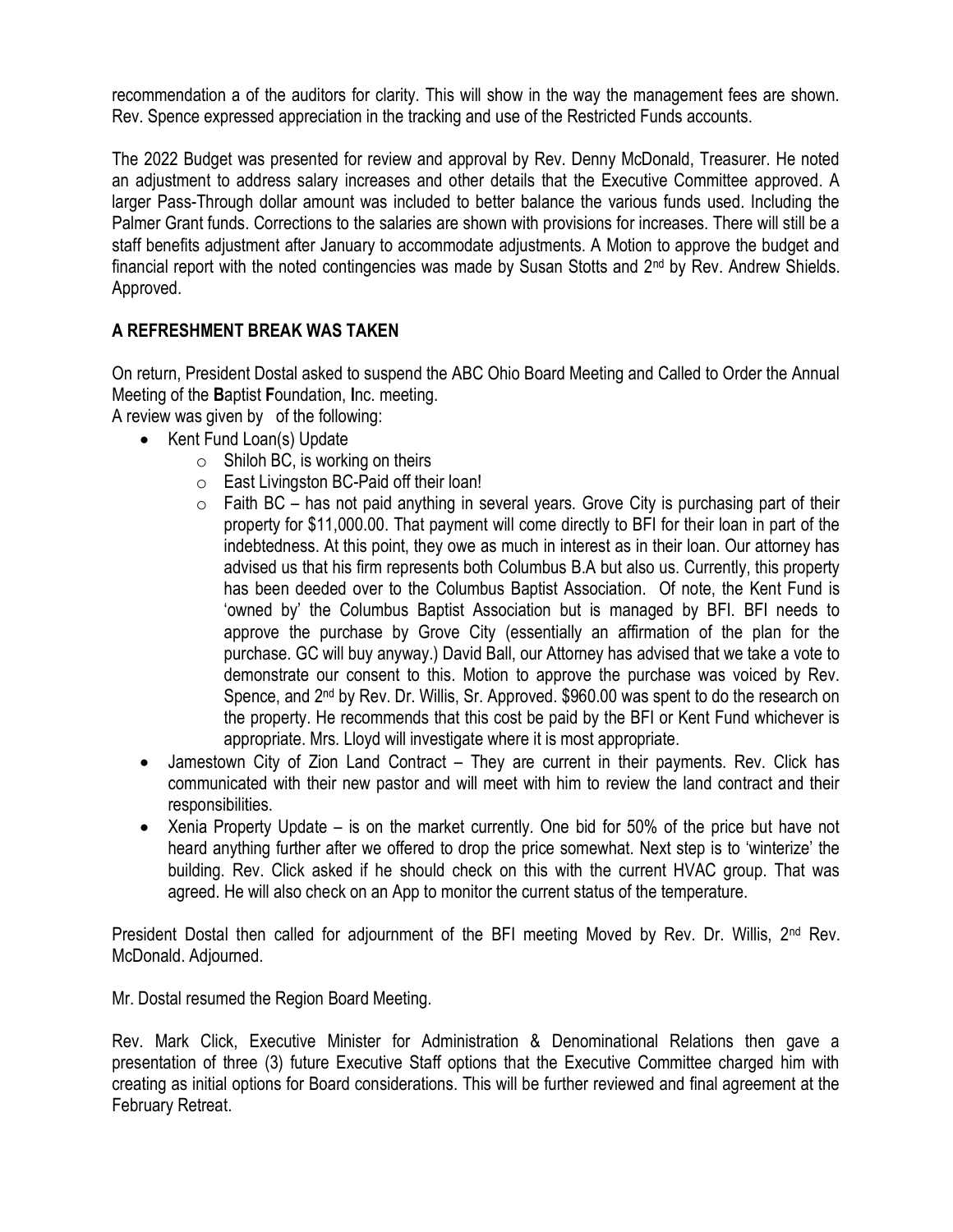- 1. Hire a Co-Executive Minister continue with the current structure at a total cost of \$126,000.00/year (salary, benefits, travel, etc.) Using a national search model.
- 2. Two (2) full time Executive staff Executive Minister Associate Executive Minister
- 3. One Full Time Executive Minister and three (3) Regional Ministers for the NW, NE, and SE

See Addendum A for the proposal outline

Rev. Shields asked about the hiring process and if Rev. Click retired how the future hiring would be done with opinions 2 & 3. Rev. Click indicated that Rev. Dr. Jeff Woods would be an option to consider guiding that process.

The strength of option 1 is Rev. Gibbons and Click have worked together for many years. Bringing someone from outside brings more challenge in orientation.

Option 2 would have a lot of responsibilities but the oversight would shift to the Executive Minister. That person could be groomed to be a candidate for the Executive Minister, when Rev. Click retires (7-10 years) Option 3 offers more diversity in the region staff and could include a 'bi-vocational' role. Less travel cost as they serve in their specific area.

Each of these options will be challenging in finding the people that are interested and available for any of the 3. Rev. Click's recommendation is either option 2 or 3.

Rev. Hentschel shared that in academia searches can offer a variety of options that as the search commences depending on the people could open any one of the three options as candidate skills and gifts are revealed. Rev. Gibbons stated that option 3 offers a variety of recognition of giftedness based on the position descriptions. This option increases the opportunity for great diversity in the region office, in age, gender and RACE? "Replacing me would be challenging due to my experience and historical knowledge. This could be challenging to someone coming into an Option 1 role."

Mr. Dostal encouraged each board member to further discuss these options with both Rev. Click and Rev. Gibbons for further insights. Additional details will be emailed as they arise for a definitive discussion at the February Board Retreat. Rev. Adams expressed appreciation to Revs. Click and Gibbons for their service and noted that consideration be given to the options and possibly other options and recommendations. Mr. Dostal recognized these concerns and the associated issues with each. Rev. Shields noted the need for Rev. Click's position description change and his thoughts on this. Rev. McDonald responded that discussions with Rev. Click and the Executive Committee have been recognition of the changes that will occur regardless of the model chosen. Rev. Spence shared that the full board will approve whatever model the board feels is best for our needs. Rev. McDonald encouraged thinking of other options that might be considered given our budget restraints. In Option 2 or 3 would authorize Rev. Click to hire, monitor and review the staff hired.

Mr. Dostal will email the proposed position descriptions to the board members as they become available. The goal is to discern God's will for the region. The descriptions will be mailed as hard copy for consistency in content and style with the Option and associated positions for each.

Rev. Gibbons will send a letter of announcement in January. The following week will be the option plans mailing.

Several members expressed appreciation for Rev. Gibbons service and their own experiences with 'retirement'.

# Staff Ministry Reports:

# Rev. Jane Gibbons – Executive Minister for Program & Ministry Development (see Addendum B) Highlights include:

- Events The Annual Gathering went well with about 100 people present live and others on line. Good feed back on the speakers. The mission luncheon was also a blessed event
- Various celebrations of years and service were a joy.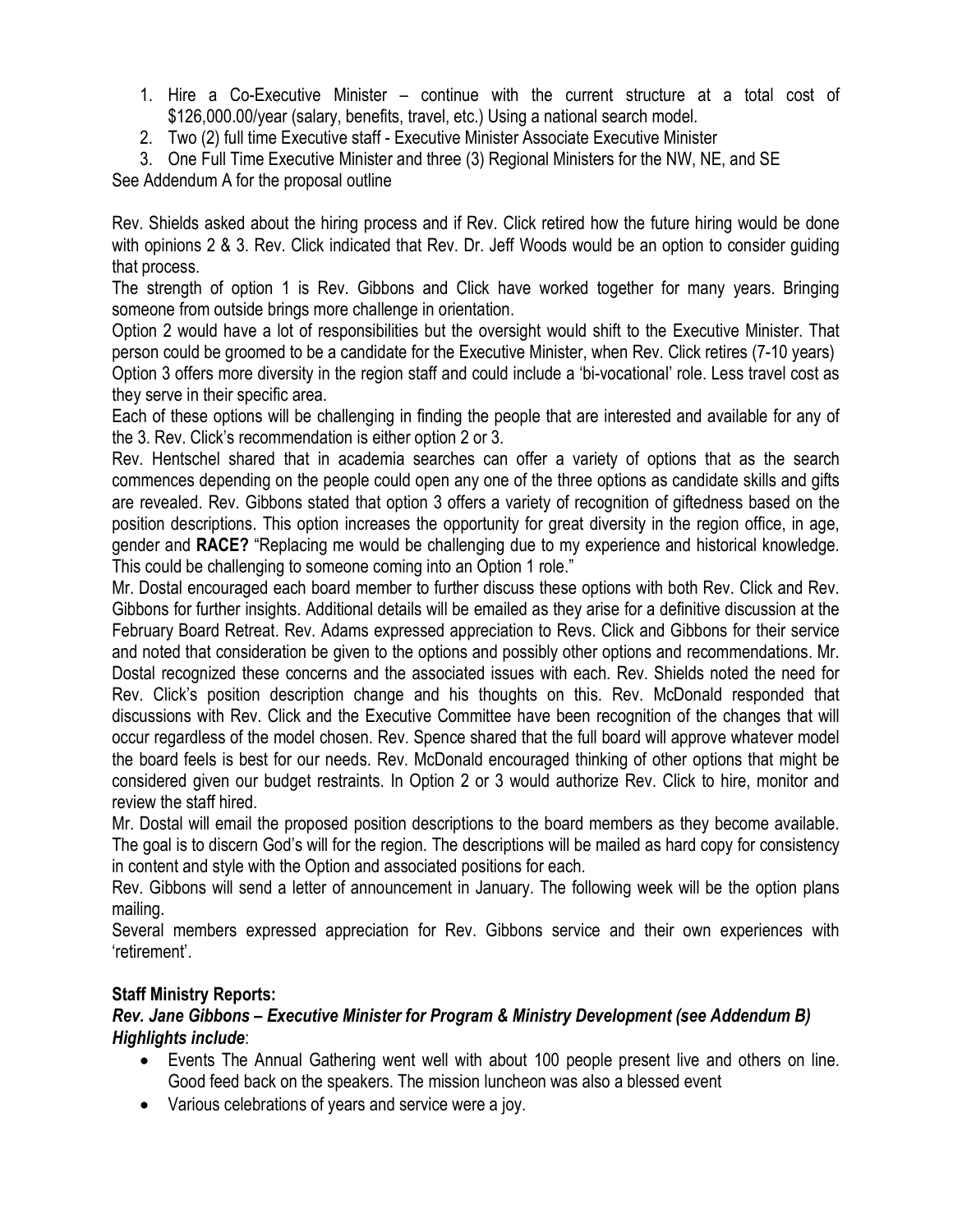- ARMS Retreat next week with Rev. Joe Seese & Christina Gutierrez on Soul Care, Attorney David Ball will review professional ethics and boundaries, and Rev. Gibbons will review the funding sources for ABC-Ohio
- Leadership Academy will hold it's first in-person intensive next weekend. Sessions will be hybrid this year as well.
- Received the Palmer Grant funds for ARMS retreat, a Pastoral Retreat and possibly a Pastor & family retreat next summer; and a Leadership Conference as well
- Currently we have twenty (20) ordination candidates
- Numerous Pastoral changes are in process which creates a need for Search committee support
- Prayer concerns: Rev. Brian Manary has had cardiac bypass surgery with numerous complications but is in the slow recovery process; others are dealing with Covid/Pneumonia, and post op recovery, Pastor Steven Bloomfield died of Covid recently as well.

She expressed her appreciation to the Board and what we offer to her and the region.

# Rev. Mark Click – Executive Minister for Administration & Denominational Relations (see Addendum C)

He highlighted:

- The annual review of the region support staff Leslie for 20 years and Amanda for 3 years.
- The Congregational Support fund that was initiated last year was very beneficial
- We would like all board members to contribute to the support of the region and noted that the online option is now active and available
- Expressed appreciation for Mr. Dostal and his folks for their help with the Xenia property
- Have distributed about \$14,000.00 in assistance from the Congregational Support fund also the Executive Ministers fund has been used as well for many pastors who have had needs
- At the Executive Ministers Conference much discussion was on the availability of candidates for churches
- His ARMs are serving well those areas for which they have responsibilities
- Many openings are still in process
- All churches are still dealing with low attendance but they have lost no pastors to Covid

Rev. Spence shared that the on-line giving option show a clearer designation of the offering so Leslie doesn't have to email back "Where do you want this to go?" He further thanked both Rev. Click and Rev. Gibbons on their work to make this happen.

Mr. Rick Dostal, President, then recognized the Departing Region Board Members, Rev. Howard Thompson and the late Rev. Dr. Hai Vung Lian.

The current 2022 Region Board Officers include: President – Mr. Rick Dostal, Vice-President – Rev. Jeremy Spence, Past-President – Rev. Dr. James Willis, Treasurer – Rev. Denny McDonald, and Secretary – Mr. David Daniels

Mr. Dostal then opened the floor for Family Time & Prayer Concerns: Rev. Landon introduced his son, Mark introduced his newest grandson as well, and Rev. Dr. Willis expressed his appreciation for the region support for the grant for spiritual gift formation.

Announcements the Board Retreat will be at the Drury Inn in GROVE CITY NOT DUBLIN beginning Tuesday, November 9, at 5:00 p.m. with dinner at the hotel and ends at 4:00 p.m. Wednesday, November 10.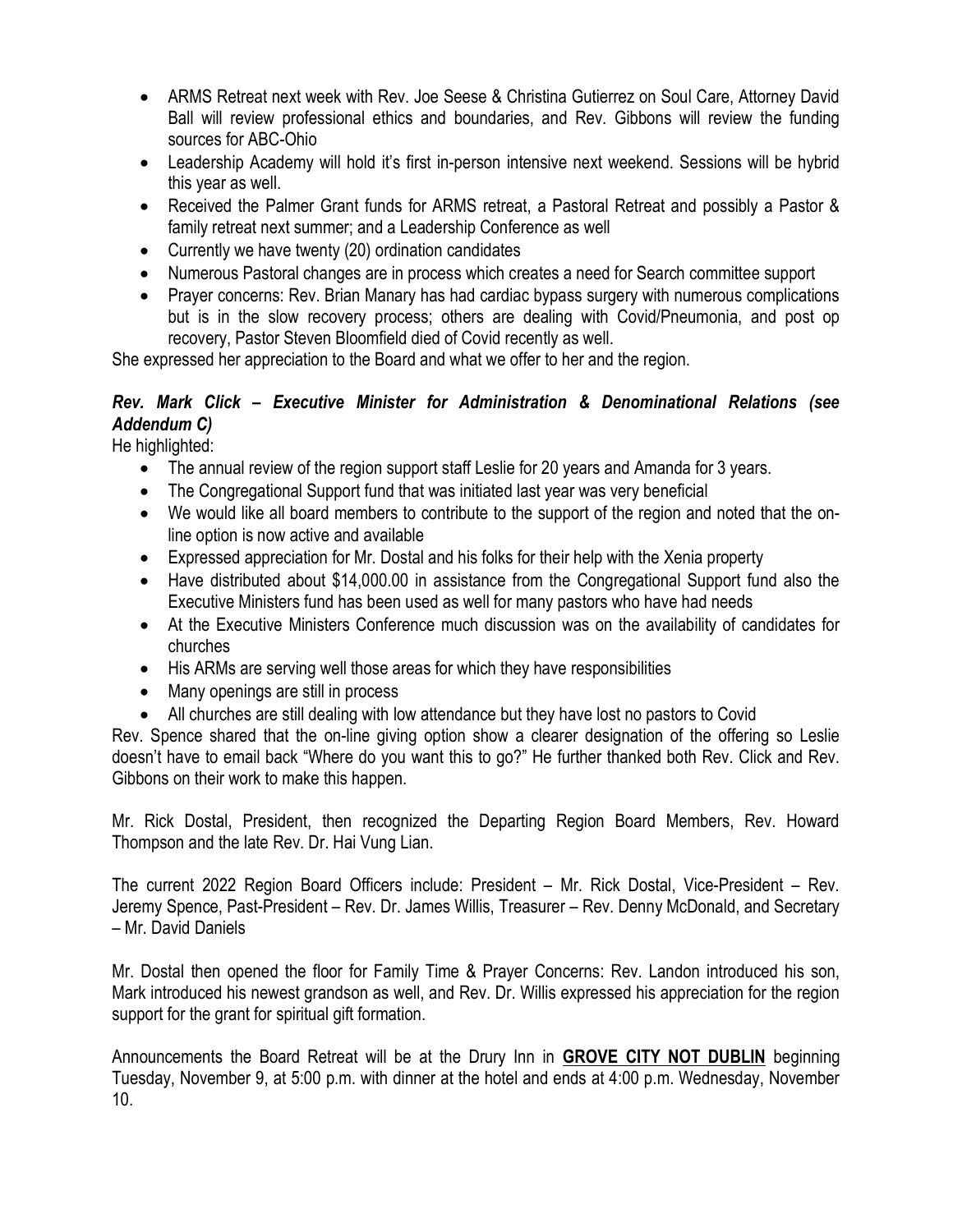Benediction was given by Mr. Dostal recognizing Thanksgiving and the appropriateness of Psalm 100:5 "For the LORD is good; his steadfast love endures forever, and his faithfulness to all generations. He particularly noted the 'faithfulness to all generations' and our inclusion in that. And also the mirror scripture noting the consistency of God in Psalm119:90 – 'Your faithfulness endures to all generations; you have established the earth, and it stands fast.' We have to be patient in waiting for God's leading and as referenced at The Annual Gathering the "mixing" of all the ingredients to make wonderful 'biscuits'. We can appreciate and reflect our faithfulness in the blessings of family and fellowship together and encouraging each other.

Following prayer the meeting was adjourned.

Respectfully submitted,

David Daniels, Secretary

Region Board Retreat on February 11-12, 2022 @ Drury Inn, GROVE CITY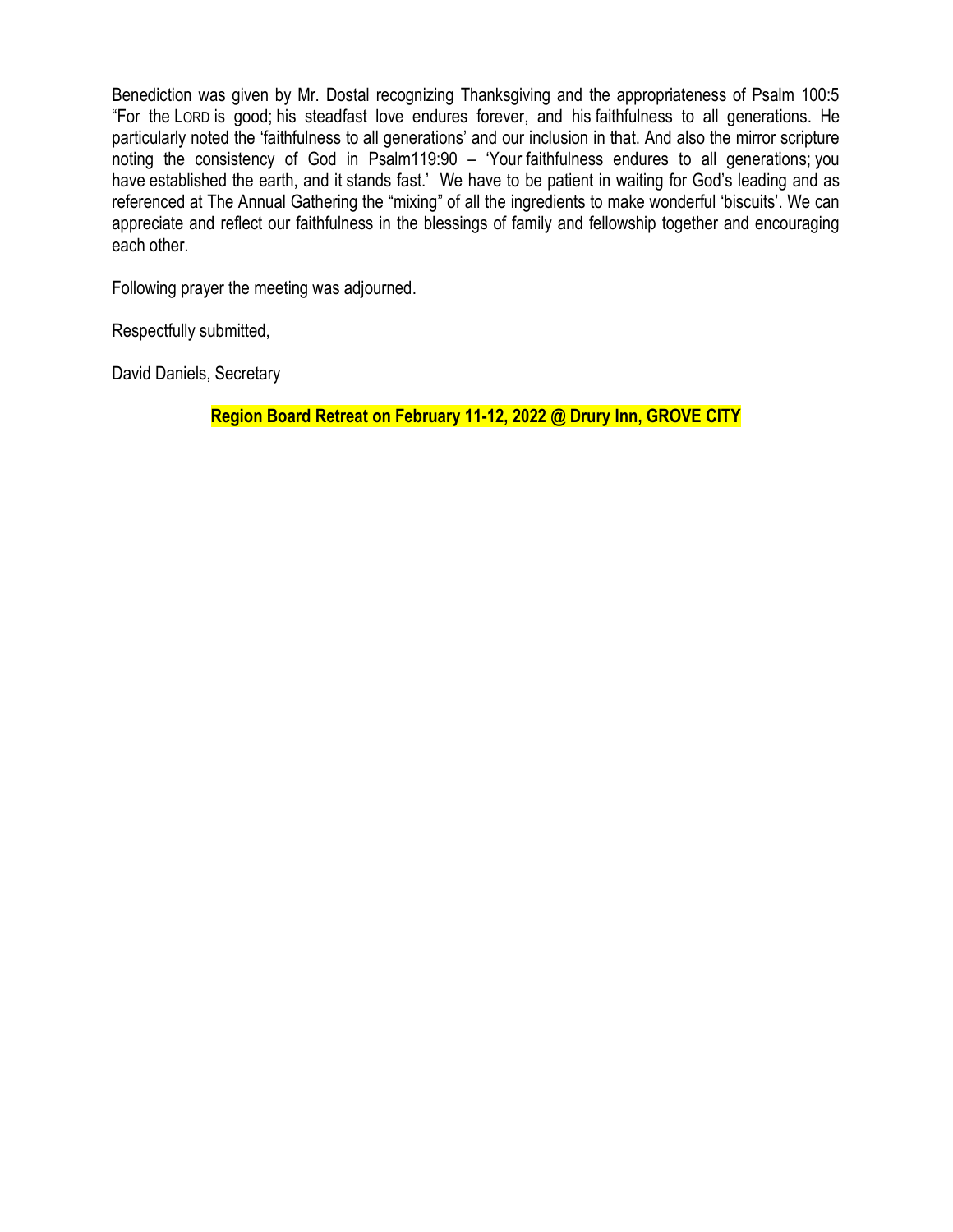# ADDENDUM A

# 2023 Proposed Executive Staff Options:

# **Option #1 – Co-Executive Ministers**

# Executive Minister for Administration & Denominational Relations Executive Minister for Program & Ministry Development

Estimated total costs for an Executive Minister for Program & Ministry Development: Salary - \$80,000 Benefits – \$28,000 Reimbursements – \$18,000

#### $\mathcal{L}_\text{max}$  and  $\mathcal{L}_\text{max}$  and  $\mathcal{L}_\text{max}$ Total - \$126,000.00

- Nothing changes in the current Executive Staff model.
- Maintains potential for some diversity on Executive Staff.
- Conduct national staff search.
- Available seven days a week/Sunday included.
- Provides added stability in the event of a transition in the Co-Executive Minister.
- No reduction in staff costs.

# **Option #2 – Two Full-Time Executive Staff**

#### Executive Minister Associate Executive Minister

Estimated total costs for an Associate Executive Minister: Salary - \$60,000 Benefits - \$27,000 Reimbursements - \$18,000

#### $\mathcal{L}_\text{max}$  and  $\mathcal{L}_\text{max}$  and  $\mathcal{L}_\text{max}$ Total - \$105,000.00

- Staff and program supervision/oversight is concentrated in the Executive Minister.
- Continue with two full-time Executive Staff members.
- Maintains some potential for some diversity on Executive Staff.
- Possibility of serving as the next Executive Minister.
- Conduct a national search.
- Available seven days a week/Sunday included.
- Two levels of field staff (Executive Staff & ARMs).
- Provides stability in the event of a transition in the Executive Minister.
- Reduction (\$21,000 in staff costs).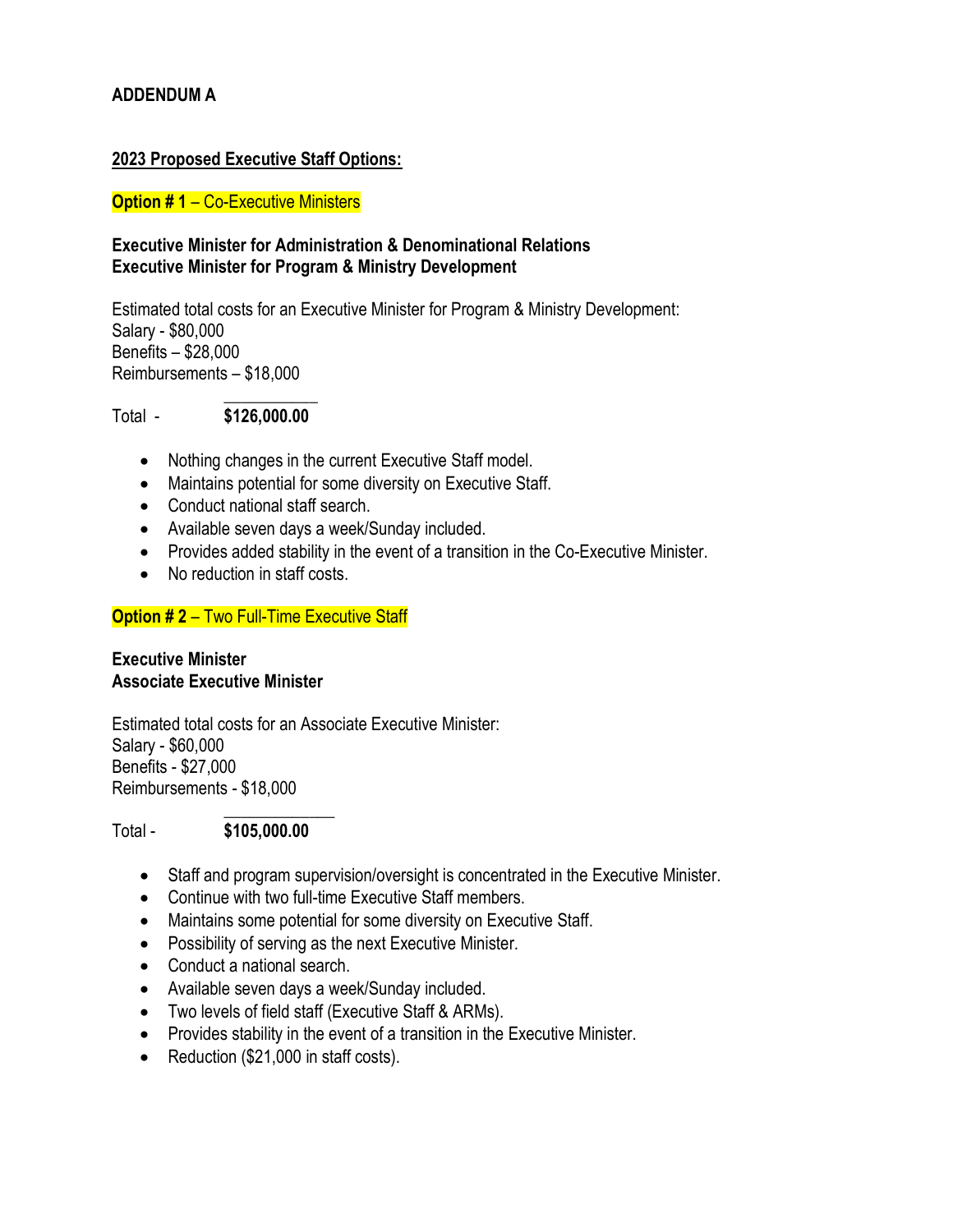**Option #3** – One Full-Time Executive Minister & Three Part-Time Regional Ministers

#### Executive Minister Regional Ministers for the NW, NE, and SE

Estimated total costs for three part-time Regional Ministers: Salary - \$25,000 x 3 = \$75,000 Benefits - \$0.00 Reimbursements - \$15,000

### Total - \$90,000.00

 $\mathcal{L}_\text{max}$  and  $\mathcal{L}_\text{max}$  and  $\mathcal{L}_\text{max}$ 

- Staff and program supervision/oversight is concentrated in the Executive Minister.
- Total of four Executive Staff members.
- **•** Full-Time Executive Minister
- Three Part-Time Regional Ministers
- Increases potential for diversity on the Executive Staff.
- Conduct a regional search.
- Regional Ministers live in their assignment areas.
- Not available on Sunday.
- Sundays will have to be covered by the Executive Minister and ARMs.
- Three levels of field staff (Executive Minister, Regional Ministers & ARMs).
- Travel time and reimbursement costs reduced.
- The reduction in staff costs could lead to an expansion of additional staff.
- No benefit costs.
- Reduction (\$36,000 in staff costs).

Respectfully submitted,

Rev. Mark Click, Executive Minister for Administration & Denominational Relations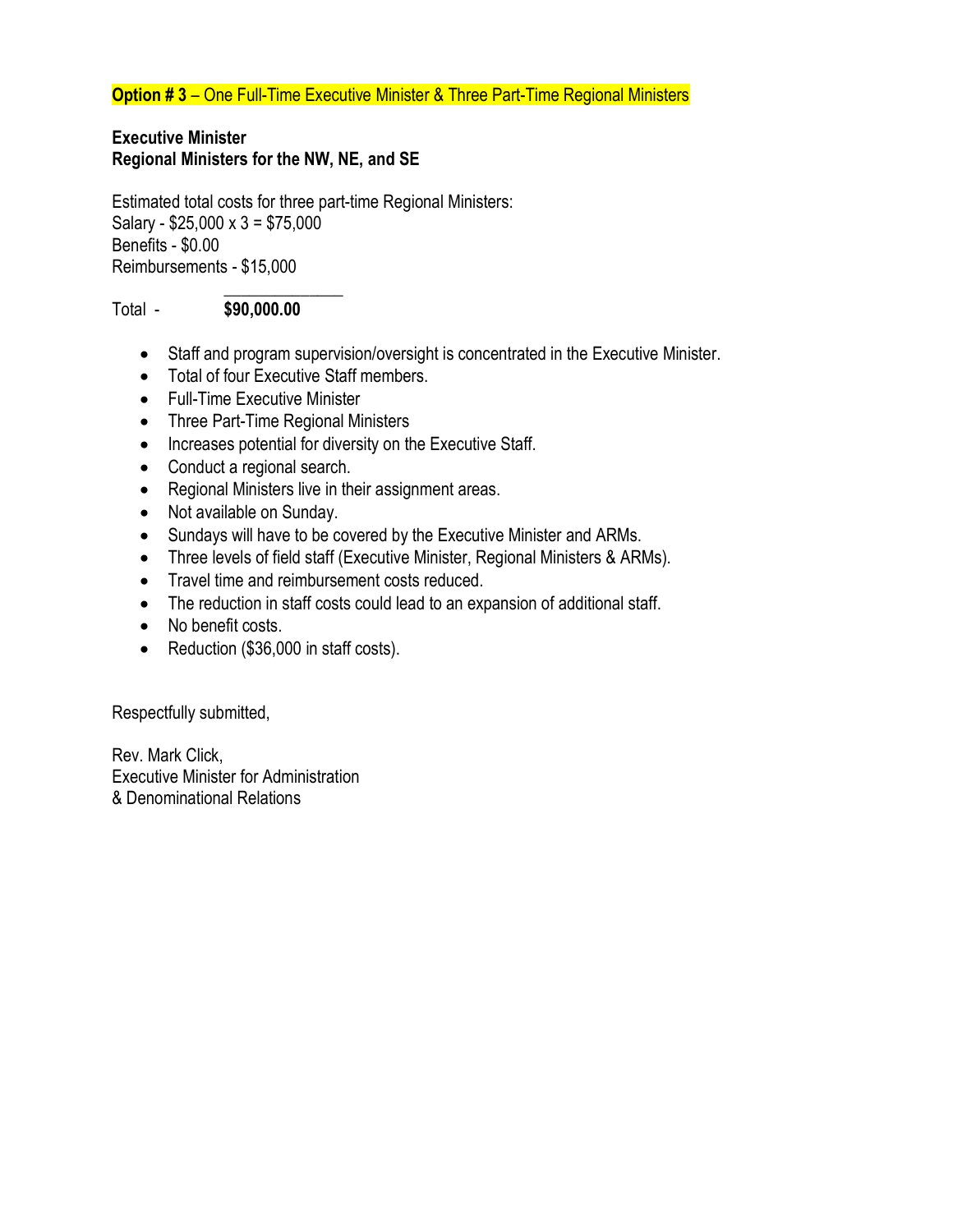# ADDENDUM B

#### Report to the Board of Regional Ministries American Baptist Churches of Ohio November 6, 2021 Rev. Jane Gibbons Executive Minister for Program and Ministry Development

While it has only been a short while since I shared with you in my September report, there are some new things to report to the board…

# EVENTS

# Completed Events

The 2021 Annual Gathering took place on Tuesday and Wednesday, October 12-13 at the Crowne Plaza Hotel, North, in Columbus with approximately 100 persons in attendance and a dozen joining us on line. Mark and I were both pleased with the attendance at this complete, two-day, in-person event that included speakers and meals. Keynote speaker was Rev. Phil Posthuma, Pastor of Montgomery Community Church in Cincinnati. Bible study leaders were Rev. Mark Eaton and Rev. Kevin Crum. Mission speakers were Emerson and Rev. Ivy Wu. A luncheon program was presented by Rev. Chris Thomas and the leaders of the Ohio Baptist Education Society. Kim Brown, who has retired from missions in Thailand was recognized with a gift and a reception. Certificates were presented to Ohio Leadership Academy graduates, and Urban Leadership Academy graduates were recognized.

# **Celebrations**

- On October 10, I participated in a celebration of the ministry of Rev. Ivy and Emerson Wu as missionaries in Asia. Karl Road hosted this worship service and a luncheon following the service.
- Allen Center Baptist Church celebrated 150 years of ministry on Sunday, October 17, with a worship service and church luncheon.
- The Columbus Baptist Association celebrated its annual Multicultural Worship Service on Sunday, October 17 at the historic Second Baptist Church. Pastor Dan Brown was the preacher for the day. Rev. Dr. Howard Washington was host pastor.

# Upcoming Events

# ARMs TRAINING EVENT

Every few years, we offer an equipping conference to welcome new Associate Regional Ministers to our team and to develop new skills among our ARMs. This year's ARMs training event will take place on November 9 and 10 in the Region office. ABC Ohio currently has 16 ARMs serving in Pastoral Care, Transition Consulting, Ohio Leadership Academy Dean, and Baptist History and Polity. Fourteen ARMs have registered to attend the training event. Rev. Joe Seese, Rev. David Ball, and Dr. Kristina Gutiérrez will present the program. Rev. Seese will administer the DISC workstyle instrument and help ARMs learn more about the ministry styles of their pastors. Rev. Ball will discuss pastoral/legal ethics for ARMs. Dr. Gutiérrez will present her new research on the subject of soul care for pastors and their families. The event will be funded in part by the new Palmer Grant.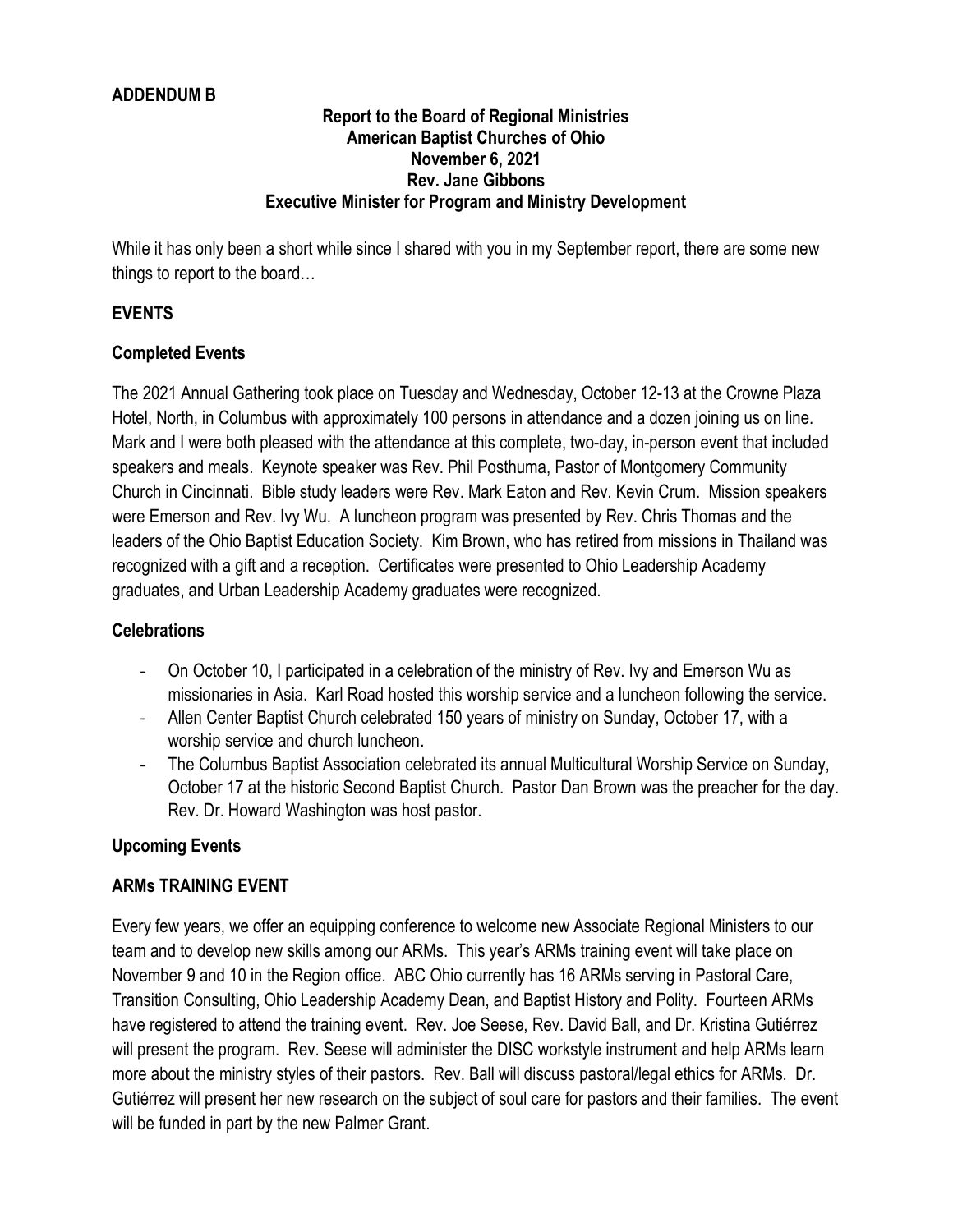# OHIO LEADERSHIP ACADEMY

The Ohio Leadership Academy will hold its first intensive next weekend. It will be an in-person meeting at The Bridge at Sunbury. The program has eight students in Year 3, seven students in Year 2 and three students in Year 1. The Ohio Leadership Academy program will be offered in hybrid form this coming year. All students will study virtually for one entire class, in addition to their four quarterly intensives. The quarterly intensives will take place with two in-person sessions and two on-line sessions. We are continuing to reap the benefits of having a dedicated faculty of ten ABC Ohio ministry leaders or retired leaders and Dr. Seth Fallon as our Academic Dean.

# GRANTS

# ABC OHIO GRANTS

ABC Ohio continues to support new ministries throughout the region this year through two kinds of grants: Building on Common Ground Outreach and Evangelism Grants, and Next Generation Grants. ABC Ohio has budgeted \$18,000 for these grants. I was pleased with the quantity and quality of grant applications for the 2021 year. All of our funds have been awarded to local congregations for worthy ministry projects. New funds will be available beginning next year.

# PALMER TRUST/AMERICAN BAPTIST FOUNDATION

I am pleased to announce that ABC Ohio has been awarded a Palmer Trust/American Baptist Foundation grant for \$25,000 for the upcoming year. This year's theme is In the Aftermath: Renewing the Soul of a Leader, focusing on the impact of COVID on Pastoral Leaders. I wrote and submitted a grant application this summer, **Caring for Pastors After Covid**, that focuses on the impact COVID has had on pastoral leaders in ABC Ohio and a proposal for soul/spiritual care for ABC Ohio pastors. The grant will allow us to train our ARMs in recognizing soul/self-care needs in our pastors, provide for a pre-service session in soul/self-care for Leadership Academy students, offer a retreat to pastors in the summer of 2022, and pay for some of the speaker expenses for our 2022 Leadership Conference.

# **ORDINATION**

The ABC Ohio Advisory Committee on Ordination did not meet this quarter. Mr. Tony Kendrick of New Salem Missionary Baptist Church in Columbus chairs the committee. Approximately 20 candidates are currently in the ordination process.

The following candidates are in the ordination process in northern Ohio:

Steve Cope – Trinity Baptist Church – Akron Association Gary Ingle – Ashland Church -Toledo Association Donna Haynes – Liberty Hill Baptist Church – Mohican Association Epris Curry – Liberty Hill Baptist Church – Mohican Association Sylvia Smith – Love Zion Baptist Church – Columbus Association Debra Moreland – Prospect Baptist Church – Marion Association Bryan Owens – First Baptist Church of Richwood – Marion Association Jonathan James – Living Word Bible Fellowship – Columbus Association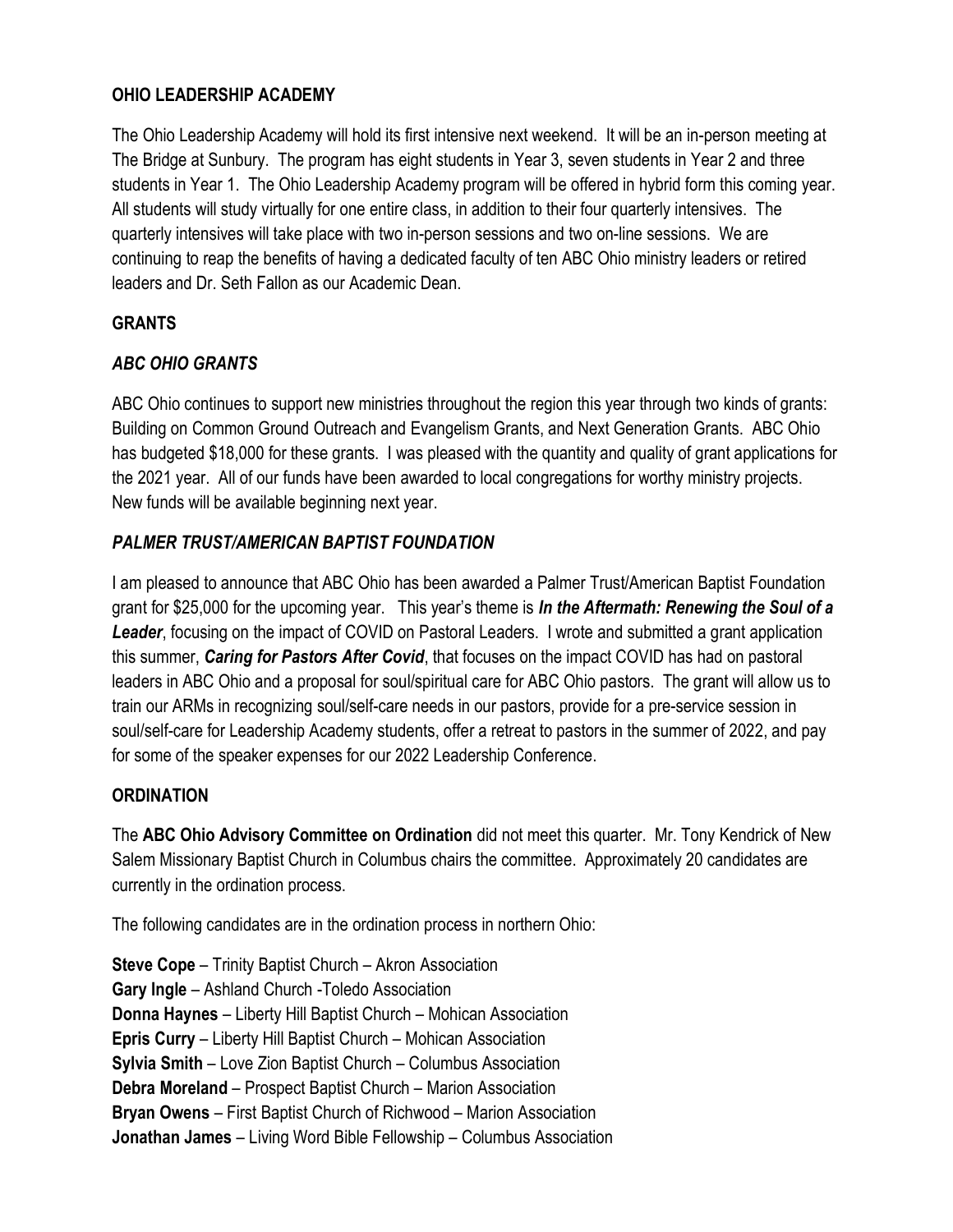Timothy Caldwell – Shiloh Baptist Church – Columbus Association Floria Washington – Second Baptist Church – Columbus Association Diedra Avery – Columbus Baptist Association Mark Haines, Jr. – Columbus Baptist Association

# PASTORAL CHANGES

- Rev. David Hines will retire as Pastor of First Baptist Church of Kingsville in February after 22 years of service.
- Rev. Howard Burnett retired on Sunday, October 10 after 42 years of ministry at Perrysville Baptist Church.
- Rev. Dr. Richard Breusch has announced his upcoming retirement from the Karl Road Baptist Church in Columbus.

# PASTORAL SEARCH

Please pray for the following congregations in the Pastoral Transition Process…

The Bridge of Sunbury, Dr. Al Cooper, Interim Pastor.

Third Baptist Church in Toledo, Dr. Jeff Cooper is their Transition Consultant ARM.

Third Baptist Church in Youngstown, has secured an interim and is working on their congregational selfstudy.

Grand Prairie Baptist Church, Pastor Ed Goodwin is Interim Pastor. Dr. Jeff Cooper is serving as their Transition Consultant ARM.

First Baptist Church of Perry Rev. Dr. Kevin Slyh began as their Interim Pastor on May 2.

Perry Chapel Baptist Church is continuing in the search process.

Perrysville Baptist Church has called Pastor Barry Williams as their interim pastor.

Karl Road Baptist Church is developing their church profile.

First Baptist Church of Kingsville is working with me to secure an interim pastor to begin in February.

Owl Creek Baptist Church in Mount Vernon is working with me to secure an interim pastor.

First Baptist Church of Norwalk is seeking a new interim pastor following the resignation of interim Rev. Robert Hendrix.

I am grateful for the ministry of Transition Consultant ARMs David Daniels, Bruce Wells, Dr. Jeff Cooper, and Rev. Michael Cole.

# PASTORS' GROUPS

Association Pastors Groups continue to be a primary source of support and opportunities for encouragement for ABC Ohio pastors. The groups from North East, Northwestern, Akron, Mohican, North Central, and Mahoning Valley Baptist Associations have been meeting in person. Toledo Association has continued to meet virtually by Zoom. I am so thankful for the work of our pastoral care ARMs for their many phone calls and hours spent listening to, praying with, and encouraging our pastors. Serving as Pastoral Care ARMs in northern Ohio are: Rev. Chuck Armstrong, Dr. Dean Davidson, Rev. Ruby Radford, and Rev. David Sedziol.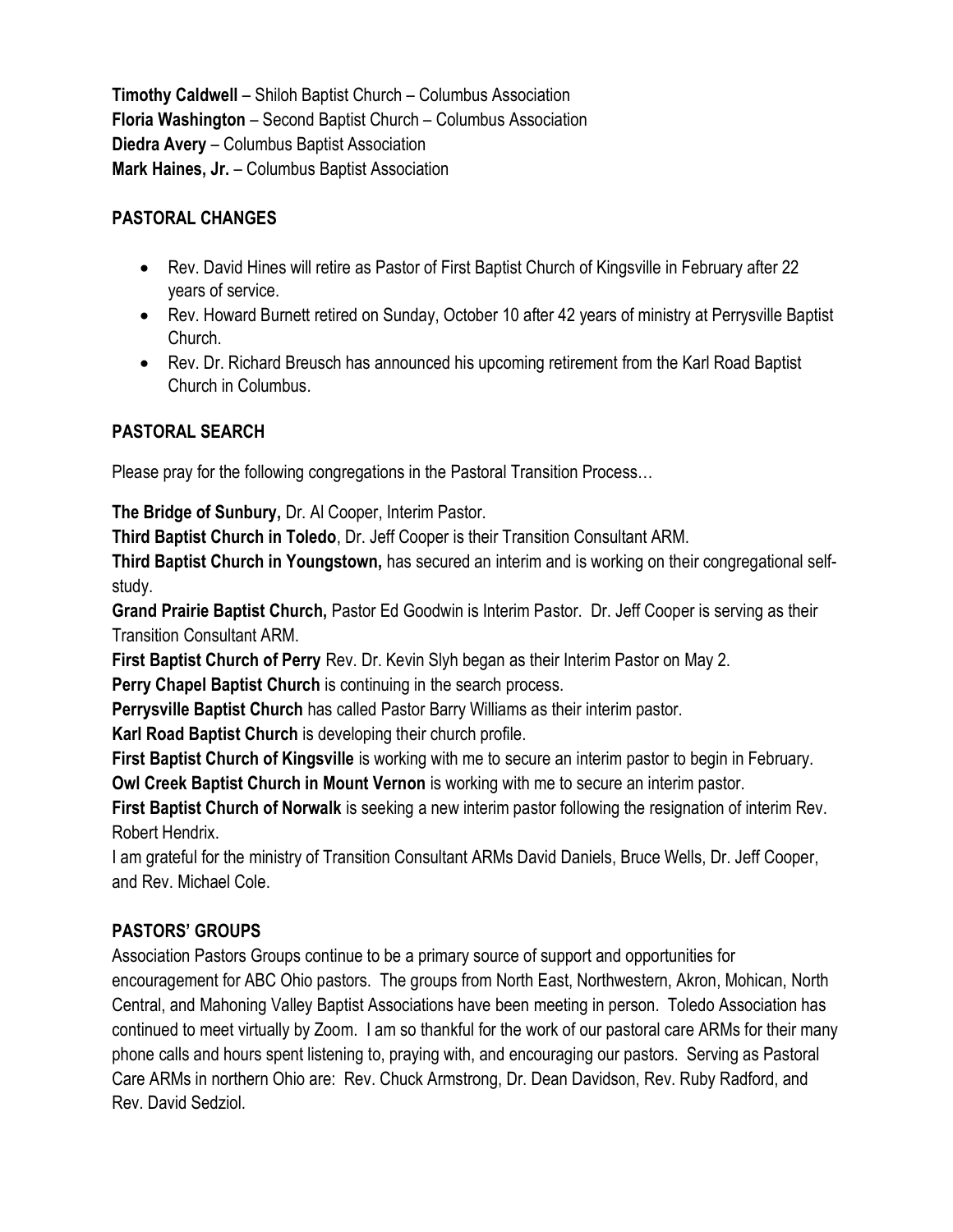# Prayer Concerns

- Rev. Brian Manary had triple bypass heart surgery on October 27. He is still hospitalized. Please pray for him and his family and the Geneva United Church.
- Rev. Don Smith of Waynesfield Baptist Church is hospitalized in Intensive Care with COVID. Please pray for him and his family and church family.
- Rev. Dr. Dean Davidson, Pastoral Care ARM for North Central Association, had shoulder surgery on October 26.
- Pastor Stephan Bloomfield, Recently retired pastor of FBC Mount Gilead died of COVID two weeks ago. His memorial service was last Saturday. Please pray for his wife LuAnn and family.

# APPRECIATION

As always, I am grateful for the work God has called me to do in ABC Ohio and for you as the Board of Regional Ministries for your encouragement, giftedness and commitment to the ministries of ABC Ohio. Blessings to all of you!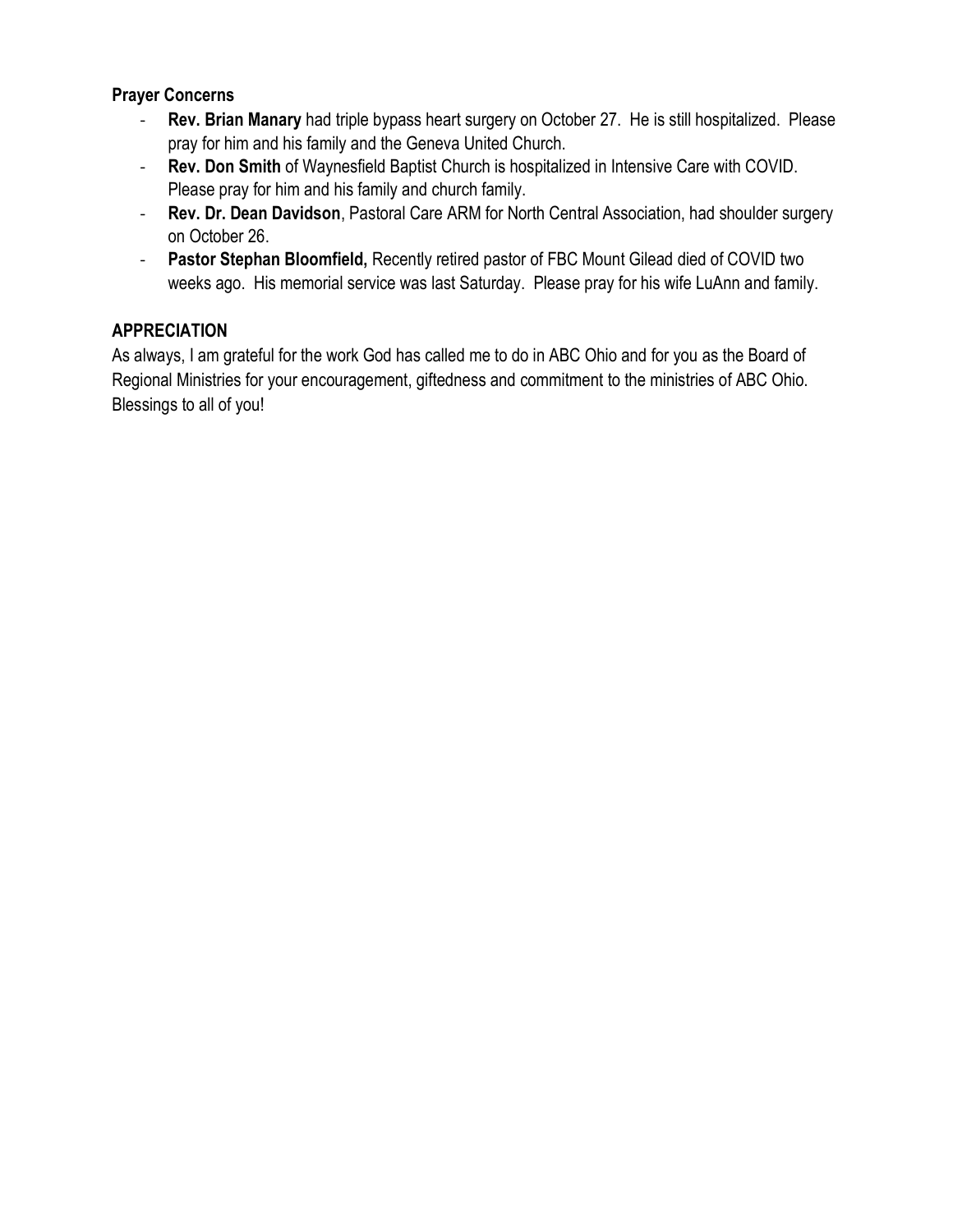#### ADDENDUM C

#### Executive Minister/Administration & Denominational Relations and South Area Churches & Related Ministries Report November 06, 2021

The American Baptist Churches of Ohio has 234 member congregations and 19 associations. The southern Ohio area is comprised of 10 Associations, 120 congregations and many related ministries.

In support of the ABC Ohio mission: "Equipping the People of God to Impact the World for Christ," I provide administrative oversight of the daily operations, office support staff and Associate Regional Ministers (ARMs). Provide care, support, coaching and consultation to the pastors, congregations and related ministries. Teach at the Ohio Leadership Academy and preach for local congregations. I represent the Region to ABC USA's Office of the General Secretary, American Baptist Home Mission Societies, International Ministries, Ministers & Missionaries Benefit Board, Multi-Region Corporation, American Baptist Foundation, and Regional Executive Ministers Council.

#### Administration Updates:

The Annual Review of the Region Support Staff was conducted in September. Leslie Hoskinson (Core Services Administrator) and Amanda Lloyd (Senior Accountant) continue to excel in their dedication and work in support of the mission and ministry of ABC Ohio. Leslie has now served over 20 years and Amanda has now completed 3 years. We are BLESSED to have both of these ladies serving on our ministry team.

Region Fund Development Strategy update. A Year-End Special Offering request will be mailed in November inviting churches to support the Associate Regional Ministers (ARM) Ministry. Region Board members and staff are encouraged to contribute financially toward the ABC Ohio mission to "Equip the People of God to Impact the World for Christ." Our GOAL is for every Board and Staff member to demonstrate their support for the Region's mission and ministries through their prayer, partnership and financial donations. All donations of any amount are greatly appreciated. You can now DONATE online at www.abc-ohio.org by clicking on the GIVE ONLINE TO ABC-OHIO button on the left side of the page.

#### Property Management.

The Xenia Property is now vacant effective September 1, 2021. Rick Dostal organized a cleaning crew from the City Gospel Mission of Cincinnati in October to clean out the building and parking lot. Some interest has been shown in the building.

City of Zion Church Jamestown continues to meet at the church and are up to date on their monthly land contract payments.

Congregation Assistance Fund. \$21,073.00 was received during our 2020 Year End Offering to assist ABC Ohio congregations struggling from the impact of the pandemic. Financial awards of up to \$1,000 each continue to be distributed to local congregations. Approximately \$14,000 has been distributed. Additional assistance is available while the funds last.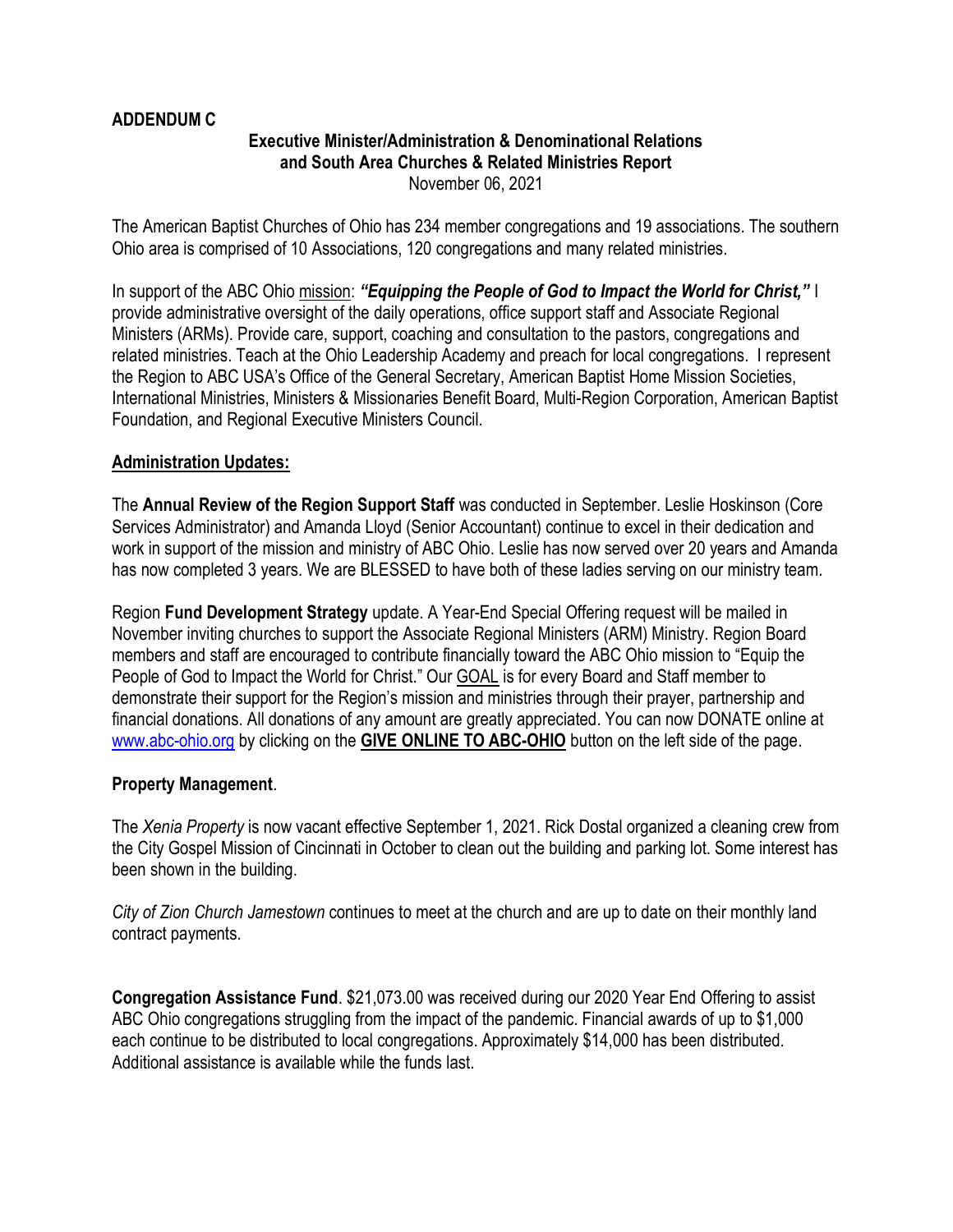# Denominational Relations:

I participate in the bi-monthly Zoom meetings of the Region Executive Ministers Council.

I attended an Executive Minister Cluster meeting in northern Idaho at the Ross Point Camp from November 1-4, 2021. Executive Ministers from seven of 10 Regions attended. The meeting was hosted by ABC of the Northwest. The meeting focused on: Region Structure Shifts, Congregational Revitalization Models, International Ministries, ABC USA Issues and fellowship.

I serve on the American Baptist Foundation Board of Governors, Finance Committee and as the Multi-Region Corporation Treasurer.

# Associate Regional Ministers (ARMs) Update:

Rev. Clay Self is the Senior Pastor of the First Baptist Church of Hillsboro and serves as the Clinton Baptist Association ARM. Clay began in October and is off to a great start.

Dr. Jason Hentschel is the Senior Pastor of the Wyoming Baptist Church of Cincinnati and will be serving as the Miami Baptist Association ARM. Jason will begin his service on January 2022.

Dr. Marva Hughes continues as the Dayton Area Baptist Association ARM.

Dr. Paul Mitchell continues as the Western Baptist Association ARM. Dr. Mitchell will be having hip surgery in November. Please keep him in your prayers.

Rev. Scott Johnston continues as the Zanesville Baptist Association ARM. Rev. Johnston continues to struggle with some health issues, but remains active in ministry. Please keep him in your prayers.

Rev. Mark Eaton continues as the Marietta Baptist Association ARM. Rev. Eaton is the senior pastor of the Porterfield Baptist Church.

Rev. Kent Hall continues to serve as the SE Ohio Transitional Consultant ARM. He has served for the past two years. Rev. Hall is the pastor of the Newport Baptist Church.

Three southern Ohio associations are without an ARM – Lawrence (3), Rio Grande (5), and Zoar (2).

We are blessed to have a wonderful (gifted and generous) group of ministers who're willing to serve as ARMs.

# Pastoral Transitions and Searches:

First Baptist Hamilton – Dr. Christopher Osterbrock is serving during the interim period as the Acting Senior Pastor.

New Jerusalem Cincinnati – Dr. Damon Lynch Jr has announced his retirement. The PSC is currently reviewing potential candidates for a senior pastor.

Mt. Zion Cincinnati – PSC continues their review of profiles and applications for a senior pastor.

Mt. Auburn Cincinnati – PSC continues to look for a bi-vocational pastor.

Walnut Hills Cincinnati – PSC continues to look for a bi-vocational pastor.

First Baptist South Zanesville – Rev. David Nuhfer has been serving as the interim for five years.